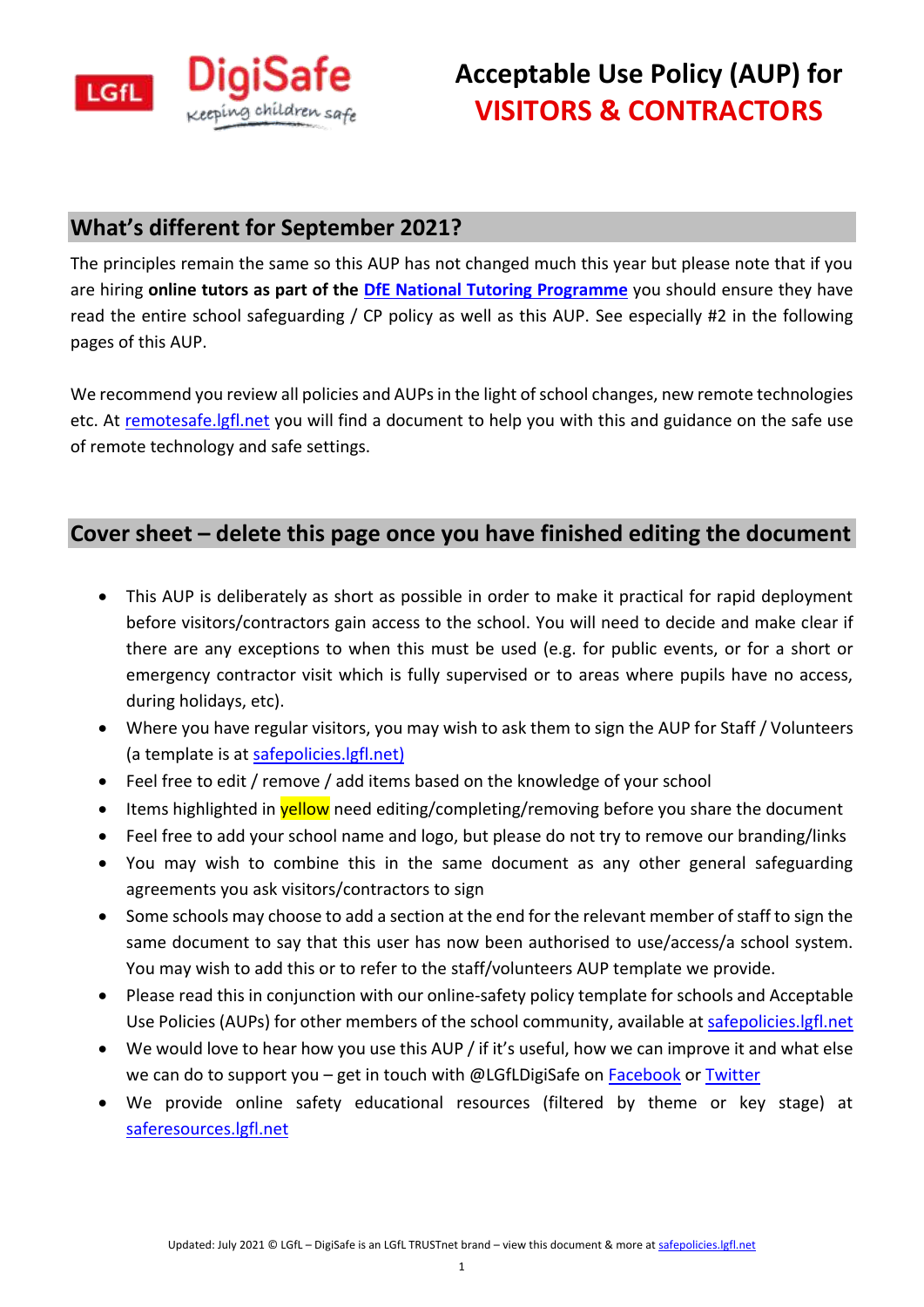

## **Background**

We ask all children, young people and adults involved in the life of *[insert school name here]* to sign an Acceptable Use\* Policy (AUP), which outlines how we expect them to behave when they are online, and/or using school networks, connections, internet connectivity and devices, cloud platforms and social media.

[<sup>\*</sup> An AUP is as much about behaviours as 'use' of a particular device or technology, so you may wish to rename this document, but we have kept the recognised term 'AUP' as the name of this document. ]

Visitors and contractors are asked to sign this document before they are allowed access to the school or its pupils. Many of these rules are common sense – if you are in any doubt or have questions, please ask.

Further details of our approach to online safety can be found in the overall school Online Safety Policy. [ insert link here; there is a LGfL DigiSafe template made available to schools at [safepolicies.lgfl.net](https://safepolicies.lgfl.net/) ]

If I have any questions during my visit, I will ask the person accompanying me (if appropriate) and/or [insert name/role and how/where to contact them ].

If questions arise after my visit. I will ask  $\overline{I}$  insert name/role and how/where to contact them  $I$ .

## **What am I agreeing to?**

- 1. I understand that any activity on a school device or using school networks, platforms, internet and logins may be captured by one of the school's systems security, monitoring and filtering systems and/or viewed by an appropriate member of staff.
- 2. I will never attempt to arrange any meeting, **including tutoring session,** without the full prior knowledge and approval of the school, and will never do so directly with a pupil. The same applies to any private/direct communication with a pupil.
- 3. I will leave my phone in my pocket and turned off. Under no circumstances will I use it (or other capture device) in the presence of children or to take photographs or audio/visual recordings of the school, its site, staff or pupils/students. If required (e.g. to take photos of equipment or buildings), I will have the prior permission of the headteacher (this may be delegated to other staff) and it will be done in the presence of a member staff.
- 4. If I am given access to school-owned devices, networks, cloud platforms or other technology:
	- o I will use them exclusively for the purposes to which they have been assigned to me, and not for any personal use
	- $\circ$  I will not attempt to access any pupil / staff / general school data unless expressly instructed to do so as part of my role
	- $\circ$  I will not attempt to make contact with any pupils/students or to gain any contact details under any circumstances
	- $\circ$  I will protect my username/password and notify the school of any concerns